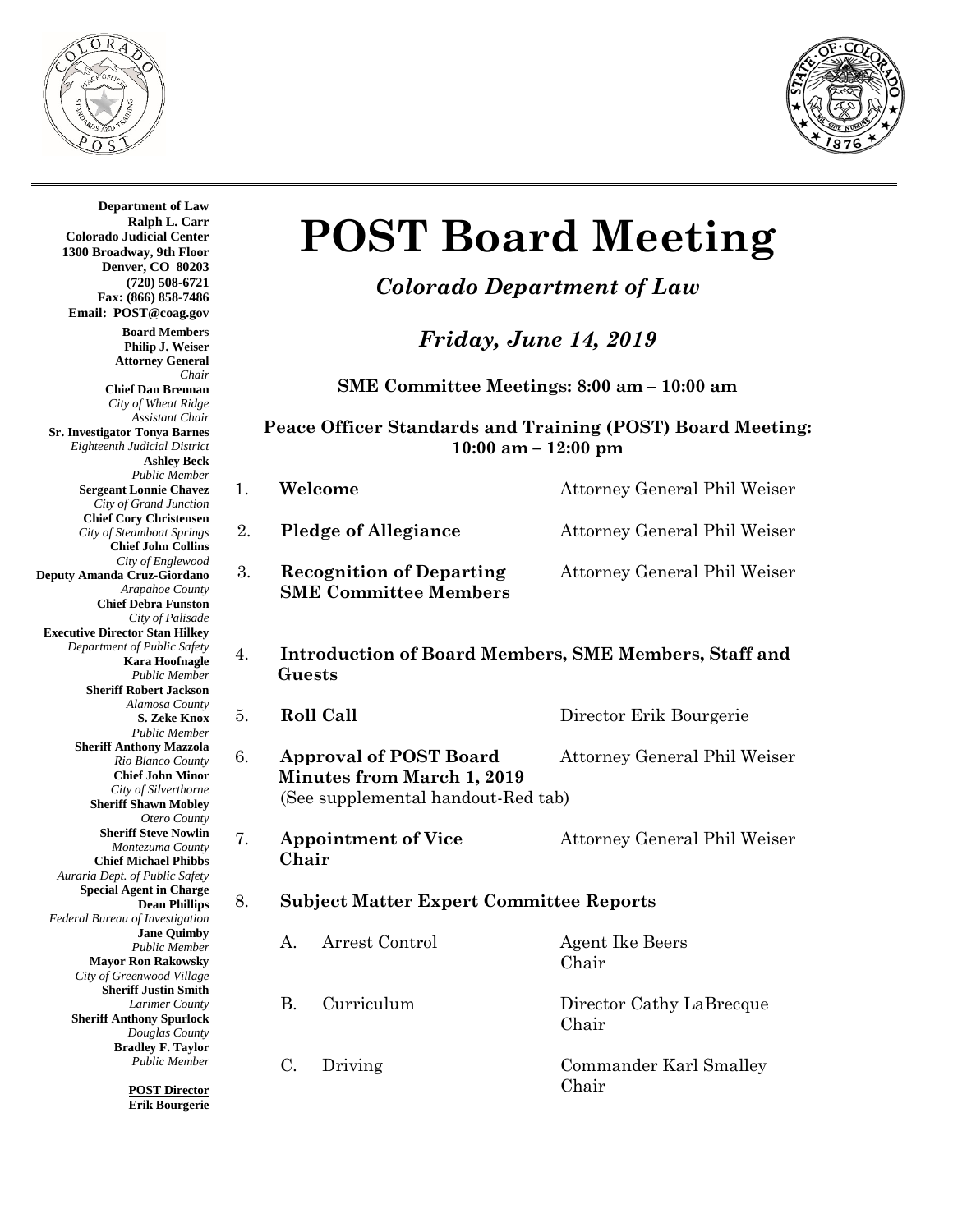Chair 9. **Request for Variance Appeal** Director Erik Bourgerie **Lynnette White** (See supplemental handout-Yellow tap) 10. **Request for Appeal of Revocation** Director Erik Bourgerie **Austin Proctor-Raney** (See supplemental handout-Blue tab) 11. **Peace Officer Certification** Director Erik Bourgerie **Revocation Actions**  (See supplemental handout-Pink tab)

### **POST Rule 9 - Revocation of Peace Officer Certifications:**

§ 24-31-305, C.R.S.(2)(a) A Colorado peace officer certification issued pursuant to subsection (1) or (1.3) of this section or 24-31-308 shall be suspended or revoked by the POST Board if the certificate holder has been convicted of a felony at any time, or has been convicted on or after July 1, 2001, of any misdemeanor described in subsection (1.5) of § 24-31-305 C.R.S., or has otherwise failed to meet the certification requirements established by the Board. For purposes of this rule, the term 'conviction' includes any deferred judgments or deferred sentences imposed by a court. Revocation of peace officer certificates based upon conviction(s) of misdemeanor crimes are recognized in  $\S 24-31-305(1.5)$  (b) thru (h), C.R.S.

D. Firearms Commander Paul Gregory

1. No. M19-02, Austin Alexander Proctor-Raney, Certification (PID 7081-4974). On January 11, 2019, Respondent was convicted of one count of Harassment-Telephone-Threat/Obscene §18-9-111(1)(e), a class 3 Misdemeanor and Official Misconduct 1 §18-8-404 in Case No. 2018CR233 in Las Animas District Court. The respondent was employed as a peace officer on the date of the offense (Date of Offense: May 1, 2018 to September 10, 2018) with Trinidad Police Department (Date of Separation: September 24, 2018). The respondent **has** complied with the POST Show Cause Order No. M19-02 by appearing at the scheduled Show Cause Hearing on February 25, 2019. Director Bourgerie recommends revocation of Austin Alexander Proctor-Raney's Colorado Peace Officer Certification (PID 7081- 4974).

*The certificate holders in the following matters did not appear at the show cause hearing or indicate any intent to oppose the revocation. Unless any member objects and asks to consider one or all of these matters separately, they will all be presented to this Board as a group.*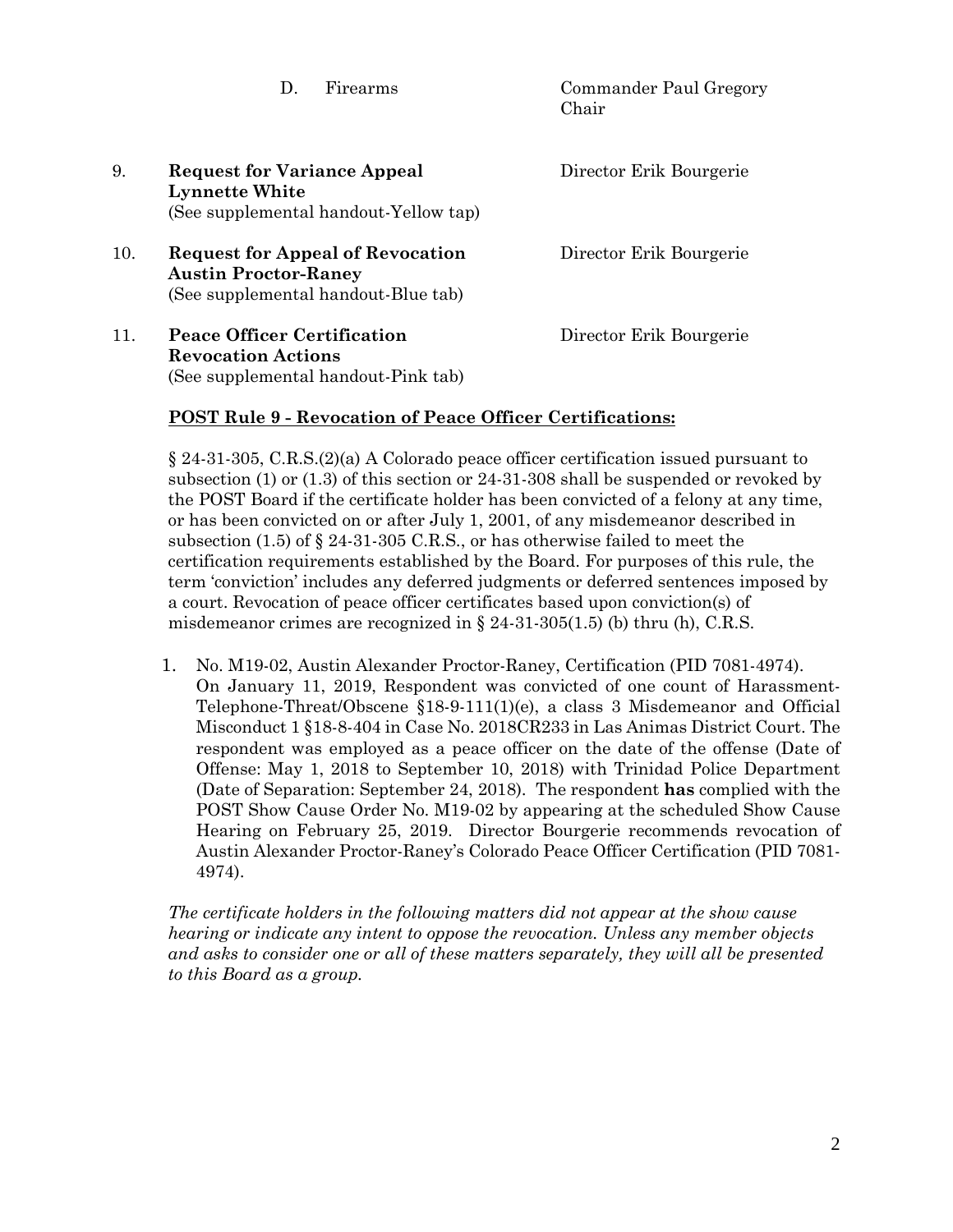#### **Felony Convictions:**

- 1. No. F19-01, Bianca Rebecca Roberts, (PID 6688-1417). On December 17, 2018, Respondent was convicted of one count of Firearms-Straw Purchase, §18-12- 111(1), a class 4 Felony, in Case No. 2017CR1062 and of one count of Violation of Bail Bond Conditions, §18-8-212(1), a class 6 Felony, in Case No. 2018CR639 in the District Court of Douglas County. The respondent was employed as a peace officer on the date of the offense (Date of Offense: February 9, 2017) with the Douglas County Sheriff's Office, Date of Separation May 18, 2017. The Respondent has failed to comply with a POST Show Cause Order No. F19-01 by failing to appear at the scheduled Show Cause Hearing on February 11, 2019. Director Bourgerie recommends revocation of Bianca Rebecca Robert's Colorado Peace Officer Certification (PID 6688-1417).
- 2. No. F19-02, David Oren Baker, Certification B2801 (PID 117096). On December 17, 2018, Respondent was convicted of one count of Second Degree Assault, §18-3-203(1)(g), a class 4 Felony, an act of domestic violence, in Case No. 2018CR32 in the District Court of Delta County. The Respondent was not employed as a peace officer on the date of the offense (Date of Offense: February 1, 2018). The respondent has failed to comply with a POST Show Cause Order No. F19-02 by failing to appear at the scheduled Show Cause Hearing on March 25, 2019. Director Bourgerie recommends revocation of David Oren Baker's Colorado Peace Officer Certification B2801 (PID 117096).

#### **Misdemeanor Convictions:**

1. No. M19-03, Donna Marie Parker, Certification (PID 135881). On January 18, 2019, Respondent was convicted of one count of Third Degree Assault §18-3- 204(1)(a), a class 3 Misdemeanor in Case No. 2018CR404 in Garfield District Court. She was granted a deferred judgment and sentence for one year. The respondent was not employed as a peace officer on the date of the offense (Date of Offense: August 5, 2018). The respondent has failed to comply with POST Show Cause Order No. M19-03 by failing to appear at the scheduled Show Cause Hearing on February 25, 2019. Director Bourgerie recommends revocation of Donna Marie Parker's Colorado Peace Officer Certification (PID 135881).

| 12. | <b>Sunrise Review - Adams County</b><br><b>Fire Protection</b>            | Director Erik Bourgerie           |
|-----|---------------------------------------------------------------------------|-----------------------------------|
| 13. | <b>Needle Stick Required Testing</b>                                      | Officer Arpad Bality, Greeley PD  |
| 14. | Decertification for Untruthfulness<br>(See supplemental handout-Lime tab) | Director Erik Bourgerie           |
| 15. | <b>ERPO Policy and Training</b>                                           | Training Specialist Dan Ostrander |
| 16. | <b>Grant Awards</b><br>(See supplemental handout-Orange tab)              | Grants Manager Kim Hernandez      |